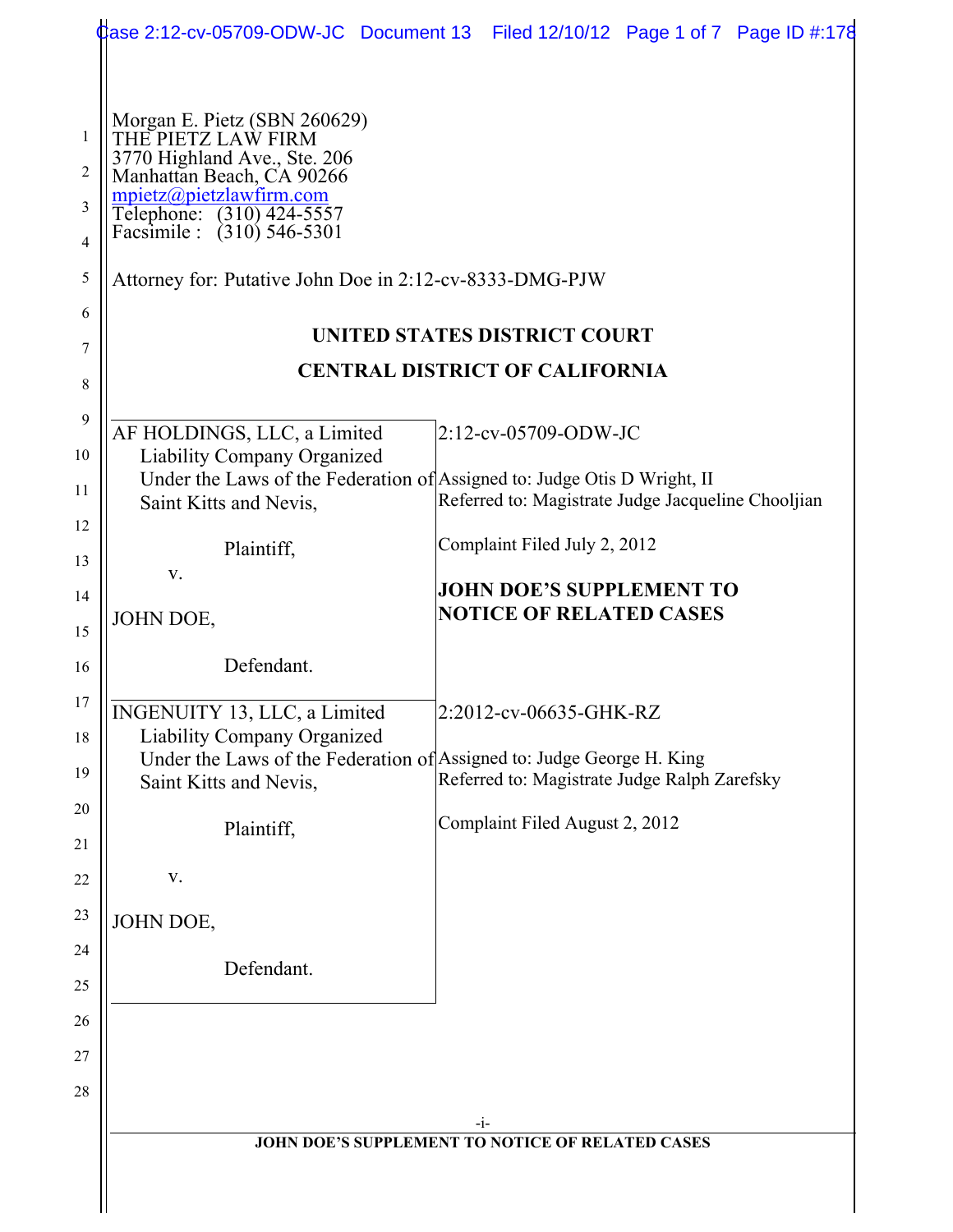| INGENUITY 13, LLC, a Limited                                           | 2:2012-cv-06660-GAF-AGR                           |
|------------------------------------------------------------------------|---------------------------------------------------|
| <b>Liability Company Organized</b>                                     |                                                   |
| Under the Laws of the Federation of Assigned to: Judge Gary A. Feess   |                                                   |
| Saint Kitts and Nevis,                                                 | Referred to: Magistrate Judge Alicia G. Rosenberg |
| Plaintiff,                                                             | Complaint Filed August 2, 2012                    |
| V.                                                                     |                                                   |
|                                                                        |                                                   |
| JOHN DOE,                                                              |                                                   |
| Defendant.                                                             |                                                   |
| INGENUITY 13, LLC, a Limited                                           | 2:2012-cv-07385-DSF-FFM                           |
| <b>Liability Company Organized</b>                                     |                                                   |
| Under the Laws of the Federation of Assigned to: Judge Dale S. Fischer | Referred to: Magistrate Judge Frederick F. Mumm   |
| Saint Kitts and Nevis,                                                 |                                                   |
| Plaintiff,                                                             | Complaint Filed August 28, 2012                   |
|                                                                        |                                                   |
| V.                                                                     |                                                   |
| JOHN DOE,                                                              |                                                   |
| Defendant.                                                             |                                                   |
|                                                                        |                                                   |
| INGENUITY 13, LLC, a Limited                                           | 2:2012-cv-07386-DMG-JEM                           |
| <b>Liability Company Organized</b>                                     |                                                   |
| Under the Laws of the Federation of Assigned to: Judge Dolly M. Gee    | Referred to: Magistrate Judge John E. McDermott   |
| Saint Kitts and Nevis,                                                 |                                                   |
| Plaintiff,                                                             | Complaint Filed August 28, 2012                   |
|                                                                        |                                                   |
| V.                                                                     |                                                   |
| JOHN DOE,                                                              |                                                   |
|                                                                        |                                                   |
| Defendant.                                                             |                                                   |
|                                                                        |                                                   |
|                                                                        |                                                   |
|                                                                        | $-ii-$                                            |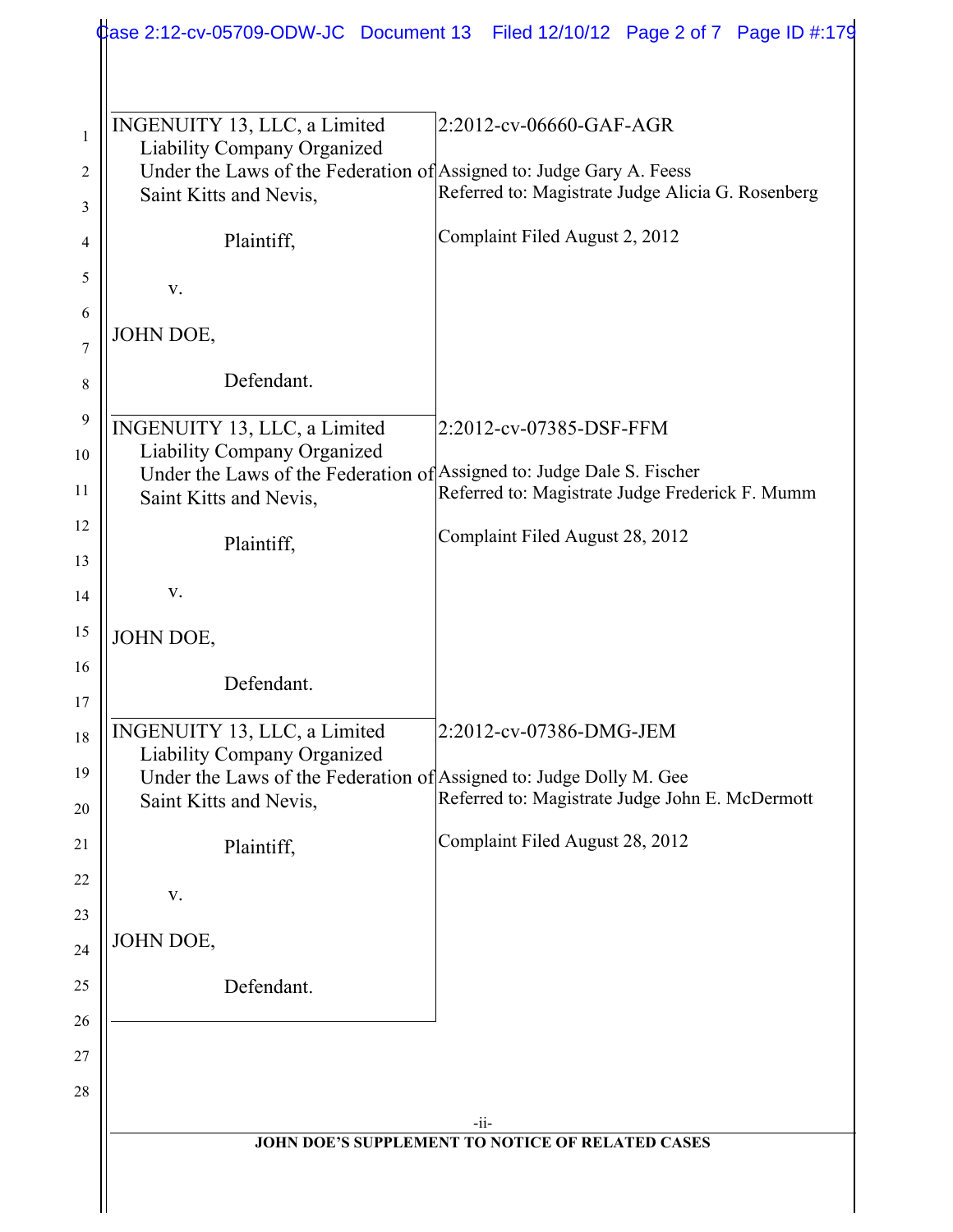|                              |                             |                                                                     | Case 2:12-cv-05709-ODW-JC Document 13 Filed 12/10/12 Page 3 of 7 Page ID #:180 |  |
|------------------------------|-----------------------------|---------------------------------------------------------------------|--------------------------------------------------------------------------------|--|
|                              |                             |                                                                     |                                                                                |  |
| INGENUITY 13, LLC, a Limited | Liability Company Organized | Under the Laws of the Federation of Assigned to: Judge Dolly M. Gee | 2:2012-cv-08322-DMG-PJW                                                        |  |
| Saint Kitts and Nevis,       |                             |                                                                     | Referred to: Magistrate Judge Patrick J. Walsh                                 |  |
|                              | Plaintiff,                  |                                                                     | Complaint Filed September 27, 2012                                             |  |
| V.                           |                             |                                                                     |                                                                                |  |
| JOHN DOE,                    |                             |                                                                     |                                                                                |  |
|                              | Defendant.                  |                                                                     |                                                                                |  |
| INGENUITY 13, LLC, a Limited | Liability Company Organized |                                                                     | 2:2012-cv-08333-DMG-PJW                                                        |  |
| Saint Kitts and Nevis,       |                             | Under the Laws of the Federation of Assigned to: Judge Dolly M. Gee | Referred to: Magistrate Judge Patrick J. Walsh                                 |  |
|                              | Plaintiff,                  |                                                                     | Complaint Filed September 27, 2012                                             |  |
| V.                           |                             |                                                                     |                                                                                |  |
| JOHN DOE,                    |                             |                                                                     |                                                                                |  |
|                              | Defendant.                  |                                                                     |                                                                                |  |
|                              |                             |                                                                     |                                                                                |  |
|                              |                             |                                                                     |                                                                                |  |
|                              |                             |                                                                     |                                                                                |  |
|                              |                             |                                                                     |                                                                                |  |
|                              |                             |                                                                     |                                                                                |  |
|                              |                             |                                                                     |                                                                                |  |
|                              |                             |                                                                     |                                                                                |  |
|                              |                             |                                                                     |                                                                                |  |
|                              |                             |                                                                     |                                                                                |  |
|                              |                             |                                                                     |                                                                                |  |
|                              |                             | $-iii$                                                              |                                                                                |  |
|                              |                             | JOHN DOE'S SUPPLEMENT TO NOTICE OF RELATED CASES                    |                                                                                |  |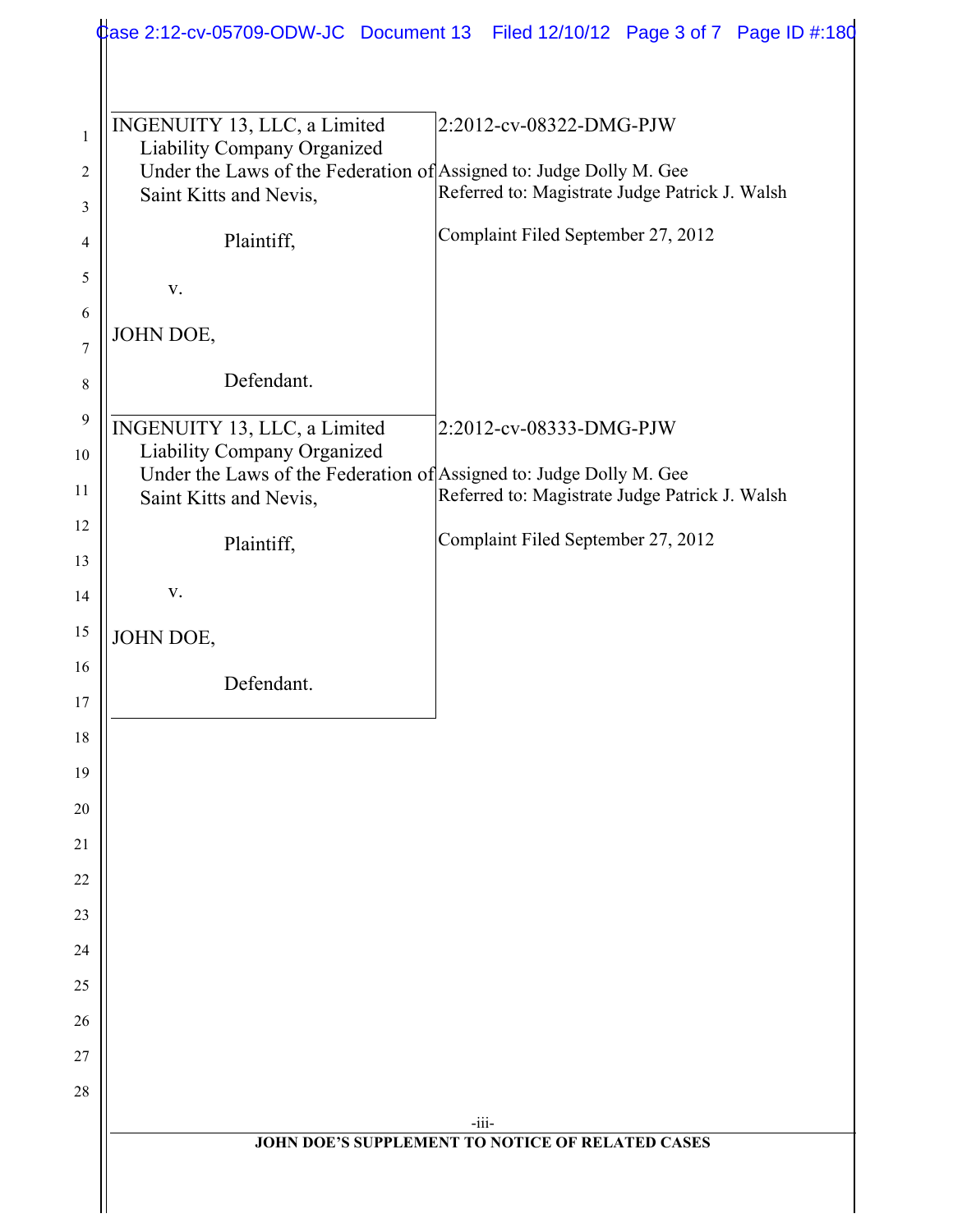## **SUPPLEMENT TO NOTICE OF RELATED CASES**

On December 3, 2012, undersigned counsel filed a Notice of Related cases in multiple actions in the Central District of California. The purpose of this Notice was to relate all of the cases filed by Prenda Law in this district on behalf of Ingenuity 13, LLC to all of the cases filed by Prenda Law in this district on behalf of AF Holdings,  $LLC<sup>1</sup>$ 

In addition to identifying other legal and factual issues common to all cases, such as the identical pleadings, the propriety of early discovery, whether the ISP subpoenas are "very likely" to identify actual defendants, and other pre-service litigation issues, the Notice of Related Cases also covers *deeply troubling* facts relating to one Mr. Alan Cooper of Minnesota. The facts explained by Mr. Cooper's attorney, and particularly when read in conjunction with the Florida hearing transcript, suggest possible systemic fraud, perjury, lack of standing, undisclosed financial interests, and improper fee splitting.

Remarkably though, the five-page "Plaintiff's Response in Opposition to Notice of Related Cases" filed December 7, 2012, does not provide a single substantive fact designed to assuage any of these very troubling concerns. Rather, Plaintiff's opposition attacks the evidentiary foundation for Mr. Cooper's assertions, plus *ad hominem* attacks on the undersigned, an on Mr. Cooper's attorney, without responding substantively to any of the deeply troubling issues raised by Mr. Cooper.

Since plaintiff is focused on the evidentiary foundation for Mr. Cooper's assertions, rather than the substance thereof, attached hereto as Exhibit A hereto is a sworn, notarized affidavit executed by Mr. Alan Cooper of Minnesota.

1

<sup>-1-</sup> |<br>|<br>| <sup>1</sup> Plaintiff's Response in Opposition to the Notice of Related Cases, filed December 7, 2012, erroneously suggests that the Notice of Related Cases covers only six, seemingly-randomly-chosen cases. This is incorrect. Some but not all of the Ingenuity 13 cases have already been related to one another. Thus, the Notice of Related Cases was filed in each of the lead cases and seeks relation of all of the cases, all of which are listed in Appendix 3 to the Notice of Related Cases. The Notice of Related Cases was filed in 12-cv-6660-GAF despite that case being terminated because that is the lead, low-numbered case currently assigned to Judge Fees, who has several other Ingenuity 13 cases currently, none of which are terminated, and all of which are related to the 12-cv-6660 lead case. Simply put, undersigned counsel respectfully suggests that all of the cases identified in Appendix 3 to the Notice of Related Cases should be assigned to the same judicial officer(s).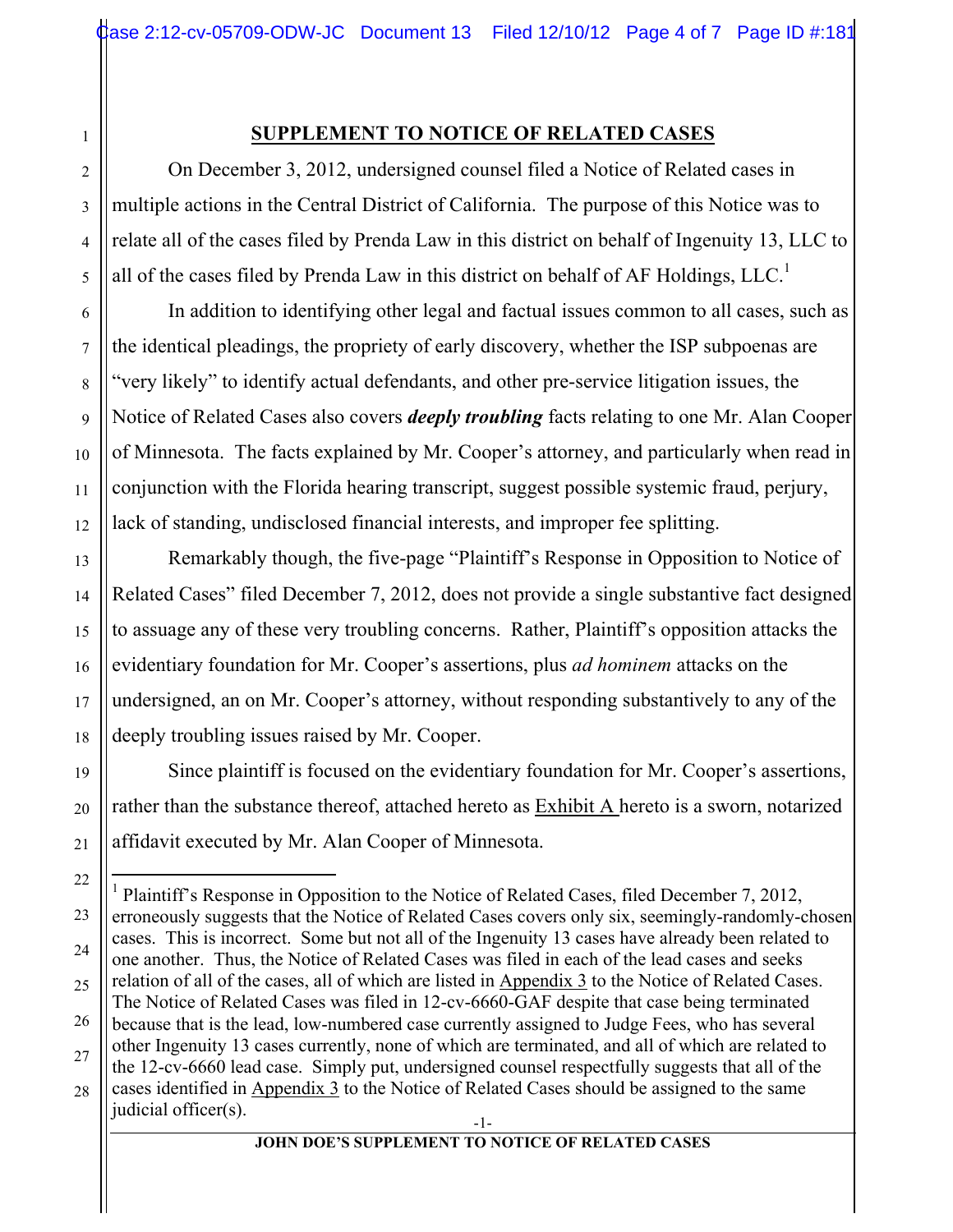For approximately the past two weeks, undersigned counsel as well as Mr. Cooper's attorney, have sought answers from Prenda Law on the following questions:

1

2

3

4

5

6

7

8

9

10

11

12

13

14

15

16

17

18

19

20

21

22

23

24

25

(1) Is there another Alan Cooper, other than the gentleman in Minnesota who was John Steele's former caretaker, who is or was the principal of AF Holdings, LLC and/or Ingenuity 13, LLC?;

(2) Will plaintiff's counsel Brett Gibbs produce the original signature to the verified petition, supposedly executed by hand by "Alan Cooper" and notarized, which Mr. Gibbs stated, under penalty of perjury, that he has a copy of in his own possession and control? *See In the Matter of a Petition by Ingenuity 13, LLC*, E.D. Cal. Case No. 2:11-mc-JAM-DAD, ECF No. 1,  $10/28/11$ ;<sup>2</sup>

(3) Will Mr. Gibbs identify his client contact at Ingenuity 13 and AF Holdings, given that Mr. Gibbs purported to speak with his "client" at Ingenuity 13 only two weeks ago?

So far, Prenda has not only refused to answer these specific questions, it has refused to even discuss these matters at all. A true and correct copy of email correspondence memorializing undersigned counsel's recent attempts to meet and confer on these issues with Mr. Gibbs is attached hereto as Exhibit B.

Similarly, although Prenda attacks the evidentiary foundation for suggestions that it may be pocketing as much as 90% of the take from its lawsuits (with its client receiving only 10%), Prenda does not actually state that such a split is incorrect. Similarly, although the undersigned shared his suspicion that Prenda Law and/or John Steele may be the undisclosed real parties in interest in these cases, Prenda Law does not actually deny that suggestion either.

## **JOHN DOE'S SUPPLEMENT TO NOTICE OF RELATED CASES**

<sup>26</sup> 27 28  $\frac{1}{2}$ <sup>2</sup> A copy of Ingenuity 13's verified petition executed by "Alan Cooper" is attached as "Exhibit E" to the Letter Mr. Cooper's attorney filed with the Minnesota courts (the complete ECF letter filing from Cooper's attorney is attached as Appendix 1 to the Notice of Related Cases filed herein on December 3, 2012).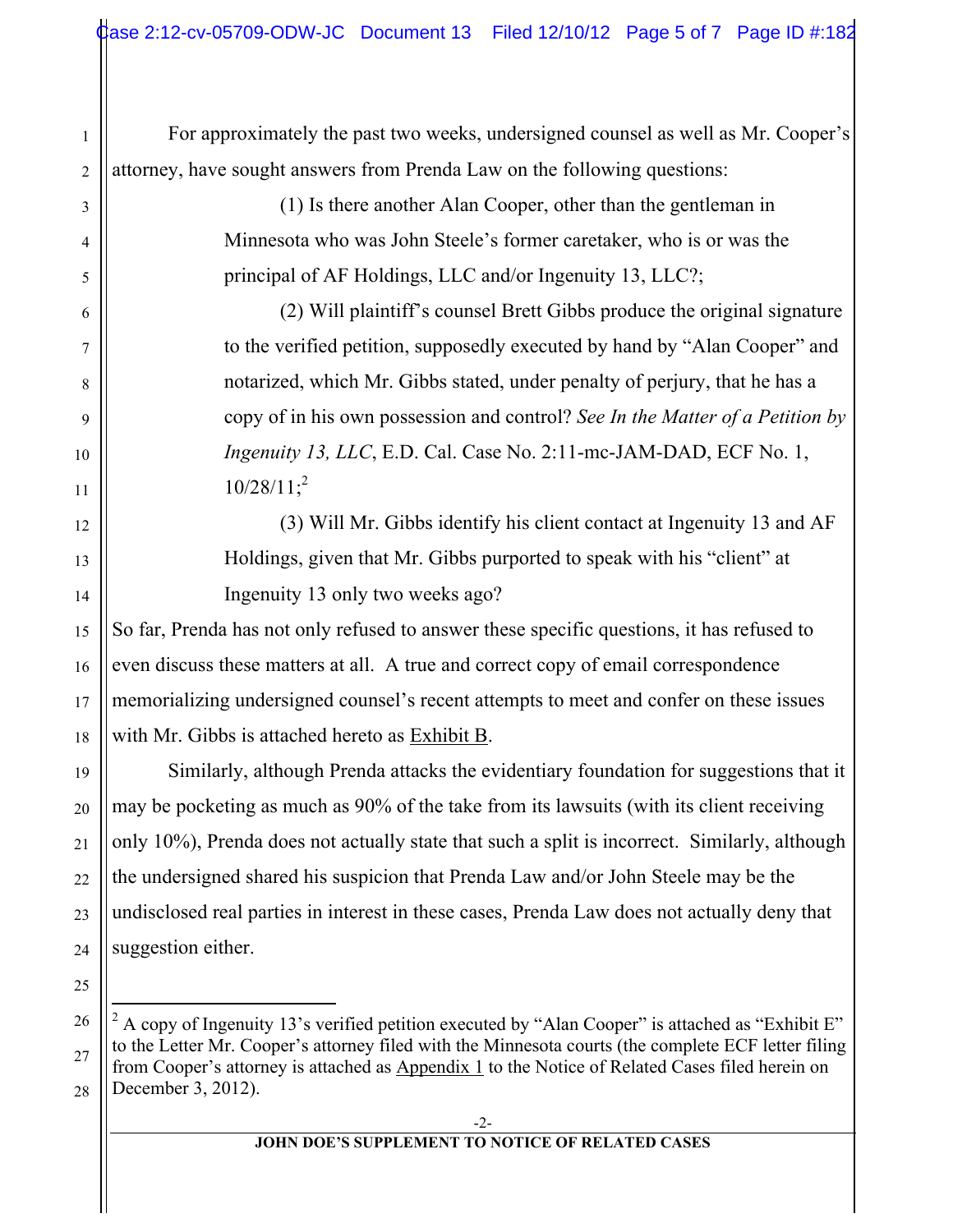Finally, Prenda argues that undersigned counsel has attempted to "defame" Prenda Law by including as Appendix 2 to the Notice of Related Cases a recent transcript from a hearing in a Prenda case that was conducted in federal Court in Florida. Prenda argues that the Florida hearing is irrelevant. The undersigned disagrees; the Florida hearing transcript provides further evidence of what appears to be a pattern whereby Prenda law is attempting to defraud the Courts across the country by falsely holding out former/current personal acquaintances of John Steele as the purported principals of the plaintiff entities that Prenda Law represents in its national copyright infringement campaign. In other words, the Florida hearing transcript provides yet further evidentiary support for the same kind of deeply troubling circumstances that have been raised by Alan Cooper of Minnesota.

In sum, the undersigned respectfully suggests that all of the Ingenuity 13, LLC cases pending in this district be transferred to Judge Wright, who is already presiding over all of the AF Holdings cases pending in this district. Such a transfer would undoubtedly result in a substantial savings of judicial labor by streamlining the consideration of several identical legal and factual issues relating to pre-service discovery, plus all of the troubling issues raised by Mr. Cooper.

|  | $\left\ $ Respectfully submitted, |
|--|-----------------------------------|
|--|-----------------------------------|

| DATED: December 10, 2012 | THE PIETZ LAW FIRM                                                                                 |
|--------------------------|----------------------------------------------------------------------------------------------------|
|                          | /s/ Morgan E. Pietz                                                                                |
|                          | Morgan E. Pietz<br>THE PIETZ LAW FIRM<br>Attorney for Putative John Doe(s)<br>Appearing on Caption |
|                          |                                                                                                    |
|                          |                                                                                                    |
|                          | $-3-$                                                                                              |
|                          | <b>JOHN DOE'S SUPPLEMENT TO NOTICE OF RELATED CASES</b>                                            |

1

2